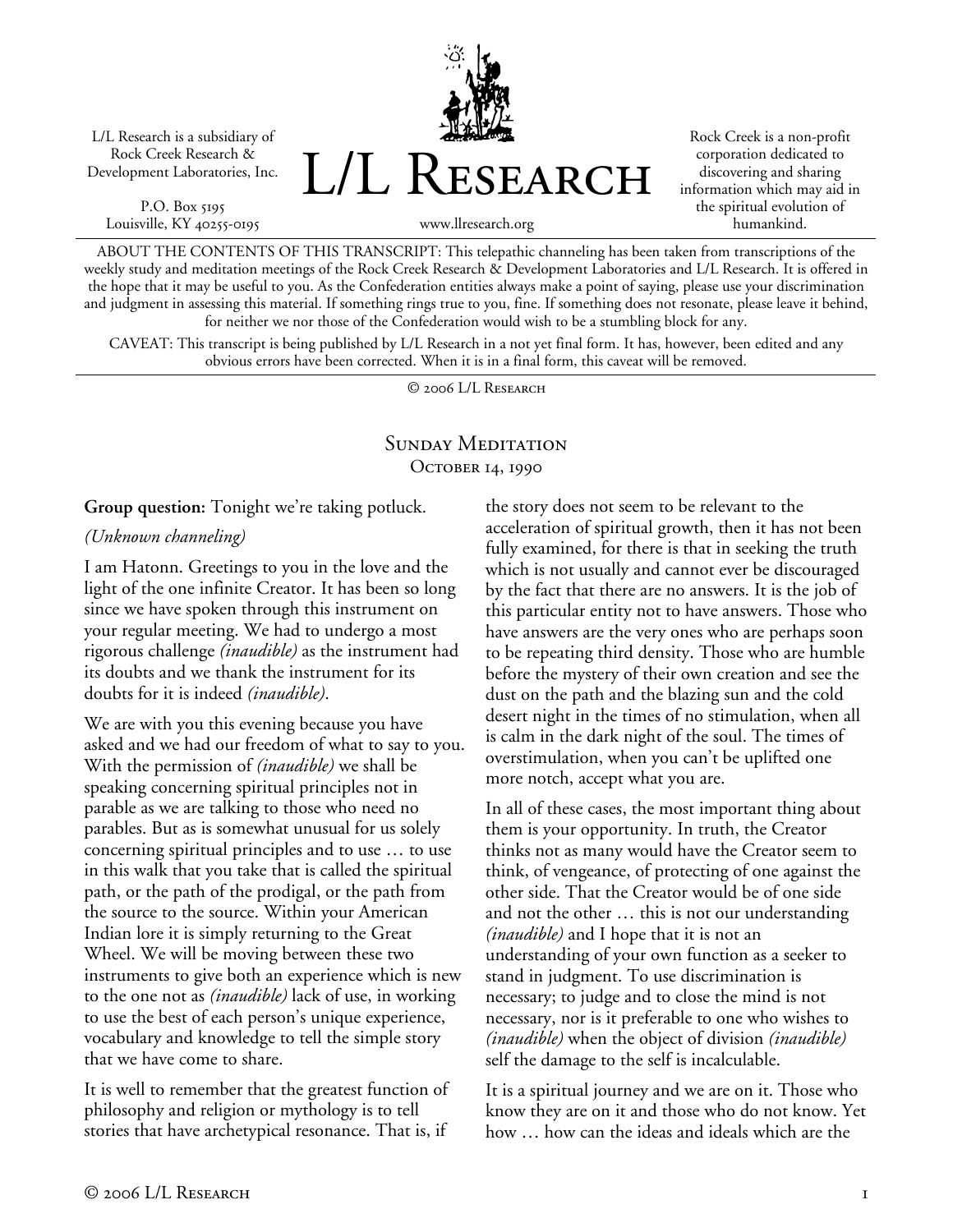deep truths that enable humankind to *(inaudible)* and to have faith in the infinity and eternity of the spirit. How can these things be true of every situation? How can that be? Each of you has asked this at different times. Two entities here have asked themselves that question during this week. Varying by guilt or disappointment in the self inappropriate by the self as is not *(inaudible)*. We encourage people not to do that but it is very difficult for entities to avoid judging themselves and yet that one mistake … that one simple error is at the heart of so much *(inaudible)* on your sphere.

We would now transfer to the one known as K.

#### *(K channeling)*

I am Hatonn, and greet each again in love and light through this instrument. It is a widespread concept among your peoples to view the self as being less than worthy in many situations in which you find yourself in your present illusion. Each of you have been taught this from your earliest childhood. The crying baby, the spilled glass of milk, the simple and myriad things that each child experiences from day to day with which each parent gets exasperated and may, in moments of not thinking clearly, berate the child *(inaudible)*. In each of these situations, the message comes very clearly to the child that indeed it is not worthy. Not worthy of the love of the parent, not worthy perhaps of the love of itself, for from whom shall it learn of this love if not from a parent? The child as it grows older continues to receive these messages from parents, from teachers, from siblings, from playmates. And it also observes those same parents, and others with whom it comes in contact berating themselves when they fall short of *(inaudible)*. Thus these behaviors and attitudes are learned early and are well reinforced until they become, not second nature, but first nature, with most*(inaudible)*.

Is it any wonder then that you have difficulty in attempting to unravel the tangled threads of these tapes of messages and messages that have been given to you and woven into the very fabric of your being? We suggest to you that it is unrealistic in the extreme to expect yourselves to be able to do so merely by trying. You cannot change the pattern of a lifetime in an instant by decision, but you can start to do so. And when you fail, as you inevitably will, we can but urge you to look kindly on yourselves to choose not to reinforce the messages which you

have received from those exasperated, overtired and overworked parents from your infancy, to choose not to repeat the messages you heard from all those others from your early life, and continue to hear in your present existence. For when you berate yourself for your failures, you are doing just that, thus negating the very work you are attempting to do on yourself.

It will be most difficult for many of you to begin to be able to accept, to truly accept, not in the sense of merely acknowledging, but in the sense of taking into the self with the sure knowledge that it is indeed truly alright to fail, according to your present perceptions. For we see that many of you, in your attempts to change your attitudes about yourselves, about the way you view yourselves, in your attempts to accept yourselves as you are, what you are really attempting to do is to change yourselves, to make yourselves alright, and therefore acceptable to yourselves. This is not where you must begin my children. This is, as the saying goes, placing the cart before the horse. That is, as we have suggested, only reinforcing those very patterns you are attempting to change. So we would suggest to you that your goal is not to not stray from your ideals, but to truly accept that you do so because it is your nature. And as you are able to fully accept those qualities in yourself, then and only then will you realize that they are beginning to change. Because only then will you truly have begun to unravel those messages at a deep enough level to effect change in yourselves.

This process, as you know when you view it clearly, is the task for most not only of a lifetime, but of many lifetimes. And as is the case with all monumental tasks, the tendency for those of you who desire perfection in yourselves at least, if not in your environment as well, would be to want to give up in despair, because the goal seems unattainable. This is the nature of the spiritual journey, my friends, for the mystery recedes ever before us. Were we to look only at the ultimate goal, we would never take that first step for it would seem pointless. This is no less true for us than for you.

We urge you therefore to view that which is before you to do. It may seem small. It may appear to have no relevance to the grand scheme of things, with your desire to be congruent with your ideals, and yet in whatever is before you to do, you have an opportunity to continue the process of learning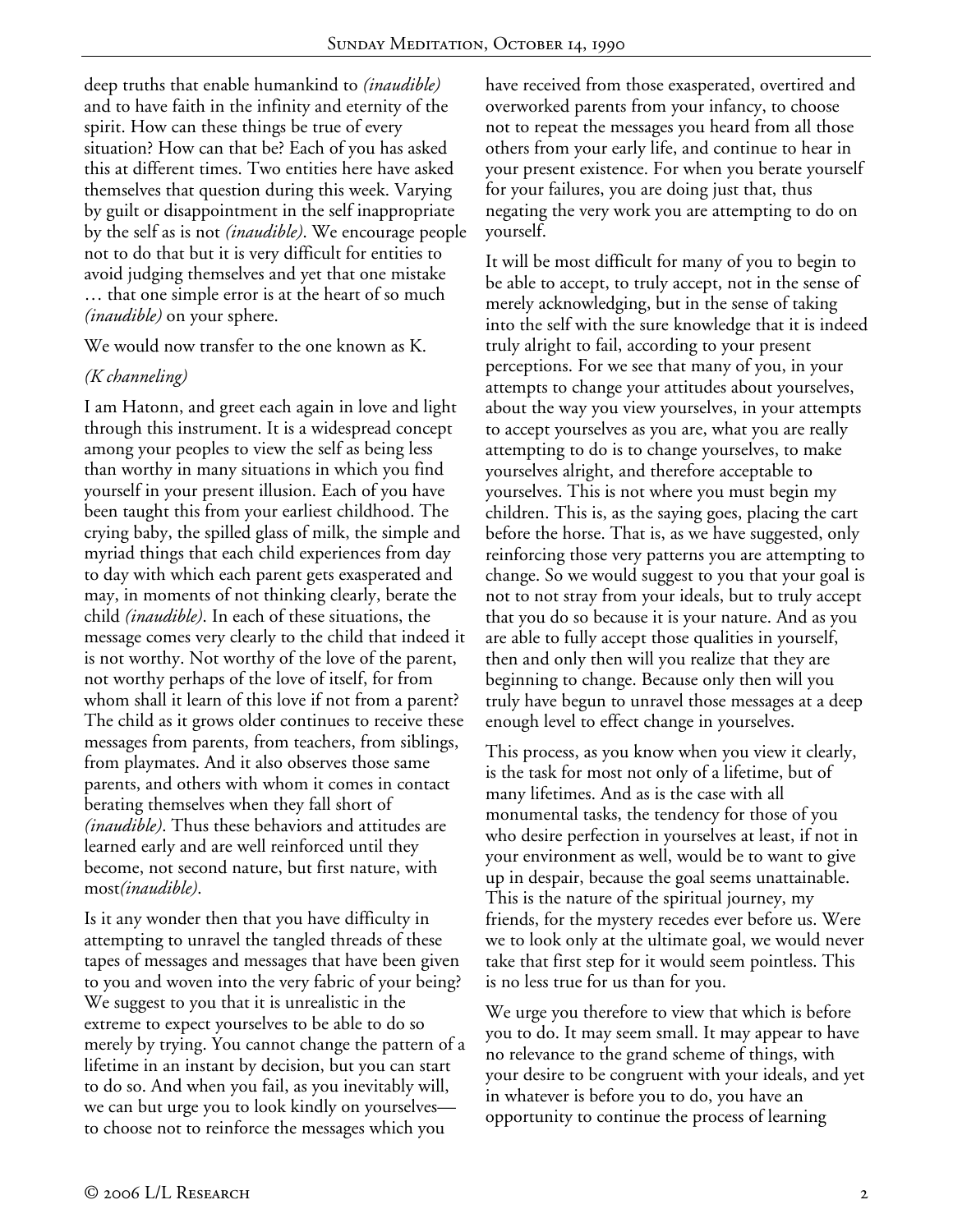about yourself, observing the self, learning your true nature, and accepting whatever it is that you find there. Whether you personally at that moment approve or disapprove of that, your approval or disapproval is not relevant to your spiritual growth at this time. What is relevant is your accepting of yourself. Judgment of yourself is never productive for positive growth, but only a reinforcing of those old, undesired patterns.

It is a challenge indeed to approach this task from outside the framework with which you have been taught to *(inaudible)*. For the tendency is to use the same old tools that were given you by your parents and those other early teachers. It is indeed difficult to discard those tools, feeling then that you have none with which to work and to discover totally different approaches to working with yourself. We urge you, my brothers and sisters, to throw away those old tools of judgment and condemnation for they have never been of any value to you. To drop them by the wayside and continue on your way, unarmed perhaps and ill-prepared for any work you would like to do, but continuing on with new faith that new tools will be given you, or that you will find new ways to work.

At this time we would transfer again to the one known as Carla.

## *(Carla channeling)*

And what are these tools *(inaudible)* would suggest? Faith is one of the resources that may be developed from a continually closer look at the nature of self. Let us look at *(inaudible)*. Each of you have the *(inaudible)* you have the entire human range of human emotions, which are tempered only by biases hard won through many incarnations *(inaudible)* listen*(inaudible)* but the leap of faith with no net, no doctrine, no dogma, is an act of spiritual courage. It is a statement of the self to the self *(inaudible)* blessed holy nature of the Creator, the universe and yourself. Or to put it in a simpler way, Creator and all of His parts. The infinity of the Creator is not active. It has not been directed *(inaudible)* yet remains the Logos, the thought, the created thought of divine love.

The tool with which this faith is *(inaudible)* may be summed up in three words: praise, prayer, and thanksgiving. It is well to live life in these modes as we just listed. As if life itself in this illusion are

complex and ever changing—a kaleidoscope of images *(inaudible)* becoming emotionally involved perhaps *(inaudible)* but if you seek with a full will to do the will of that Creator, which is *(inaudible)* self *(inaudible)* all burdens will be dropped and you have only to *(inaudible)*.

Now all of this can be accomplished without recourse to a story of redemption, and this is why we encourage each, if the world religions or philosophies do not fit the path that you are on, this is why we ask you to make up a path, for the important thing is not recognizing the path, but persistent praise of all that you see and hear. Along with that, prayer mostly in the form of silent prayer as you listen within to the silence that moves deep inside the unconscious mind as you live bringing forth fruit in its *(inaudible)*. All of these things you cannot do without that faithful leap into the abyss of the unknown, into the void, the mystery.

Many choose to turn towards the miraculous things that indicate that there is a mystery. We suggest to those interested in spiritual principles that the attention fundamentally be kept upon spiritual principles, for it is by those that you gradually do change the programming of your life.

We realize that some this week in this group have had difficulty and we ask, did you see each difficulty as a difficulty or as an opportunity? Had you faith that the Creator had placed this particular situation in front of you so that you might find the love in the unlovable and acceptance in the unacceptable and hence polarize in compassion and purity of emotions as is your heart's wish on the path? You cannot help but be upon the path of the pilgrim when you decide to know what the culture believes is good and *(inaudible)* you have chosen the long way back to the Creator. Not everyone at the end of second-density harvest wishes to *(inaudible)*. Content to rejoice in the moon and the sun and nourished by rain *(inaudible)* in your wild state, untamed, that you may be in touch with that you too are a seconddensity creature. Your consciousness lives in one. This consciousness that lives for you and houses your consciousness has far more wisdom than you are privy to in the half-remembered vista of all that there is, for it is a *(inaudible)* memory and there is no path.

That mind of which we speak is indeed deep inside the subconscious and becomes semi-permeable,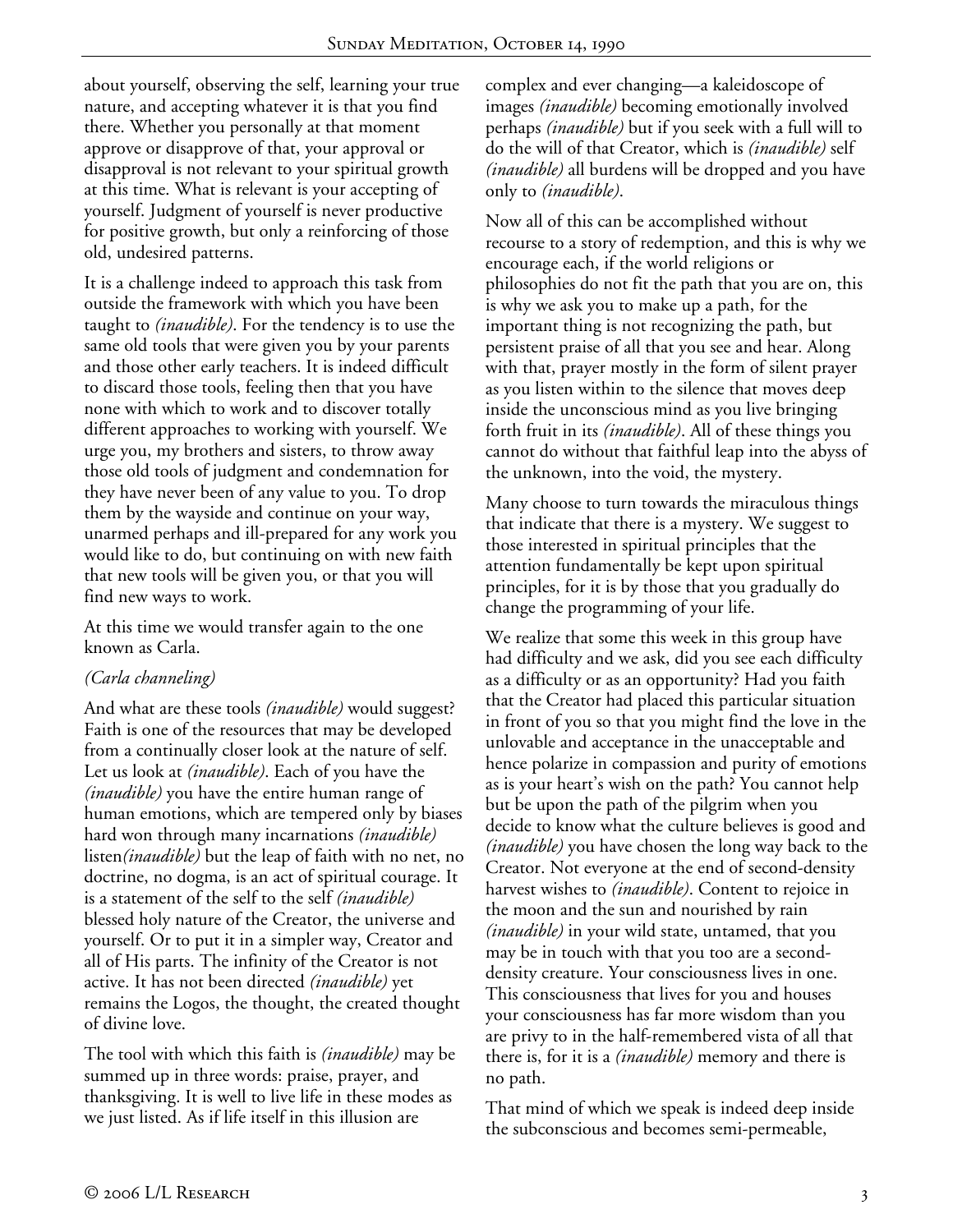more or less, depending upon the ability of the entity channeling to feel the love that is being transmitted *(inaudible)* by voice. Language transmits that love that is between one. The beginning of moving from one place to another is to know where you are and where you are is defined well by whether you have given praise or whether you have spent time tabernacling with the One on holy ground and how you have seen catalyst within *(inaudible)*.

It is not good to take your spiritual temperature even if you may feel that you have completely lost contact with that self which was transcendent to life as you know it now. Even those who dwell comfortably and peacefully in a faith which they do not feel pressured to explain, knowing it is a mystery, have many times when they cannot *(inaudible)* and are instead caught in these old programs of the mind given in childhood which convince so many that they are not worthy nor shall they ever be. Let us shake off the dull *(inaudible)* of unforgiving memory. You have no need of that baggage. Your arms and shoulders and back ache from carrying it. Lay it down beside the peaceful waters of your own self. For are you not Christ within, Christ without, Christ *(inaudible)* and Christ *(inaudible)*? Are you really a second-density animal that makes people recognize? It hardly seems likely.

To love one another, just to love, is an enormous gift, one which lightens the consciousness*(inaudible)*. Not to love the self is to reduce by far the amount that you can love others. You can only love others insofar as you love and have compassion and forgiveness for yourself.

The path, once it has been taken—and it was taken long before this incarnation—to incarnate, to experience and to polarize in service to the Creator, either to others or to the self, is a monumentally great choice, *(inaudible)*. The gift people find it easiest to give is the activity: volunteering for the homeless, the *(inaudible)* soup kitchen, arranging *(inaudible)* clothes people who need it. And all of this is indeed an integral part of worship. Yet you are steward over your very soul for it is not you, only your freedom as you *(inaudible)* your freewill that is so often impulsive and so often *(inaudible)* there is a time for all when the decision is made to step forward into a new realization and this decision allows you not only to do things that seem helpful. This decision to find the love and the opportunity in every challenge creates a consciousness capable of *(inaudible)* spirit on which you live *(inaudible)* and in aiding the human race, for the human race is as sick as the planet that it has *(inaudible)* the plunderer the second *(inaudible)*.

## *(Side one of tape ends.)*

## *(Carla channeling)*

I am Hatonn, and we *(inaudible)* continue. The doing of the active service, whether it be parenthood, being the peacemaker and "cheerer-upper" of those with whom you work, whatever may be your condition in life, you will find it easier to do nice things for people than to attempt to do sufficient inner work to dwell in eternity while you are *(inaudible)* the mundane. A portion of your mind that is the artistic or intuitive portion is underused in many in your culture's age of fact and *(inaudible)*. You are here to offer other options to entities who did not know they had other options. What are you to yourself? Are you love? What relation do you feel you have with the One? What relation could you have, if love created all there is? And why then, from all these choices, free will is indeed a distortion but is necessary for manifestation. For in this choice lies the very clear objective in reprogramming that within yourself which may resist commitment, worship, practicing the presence of the one Creator, and so forth. So many actions, so many opportunities. Let the meditation be only a touchstone for each day that is spent whenever a sharp sound is heard remembering the encapsulated form, that state of mind that held you enthralled in the light during those fifteen precious minutes that you give to the Creator each day. This is your basic gift. This is your basic method of being of service to others as catalyst. So often it is not what you say, but the person that you are that makes the words that you say substantive.

We find the one known as C has given into complete exhaustion and feel that there may well be few if any questions. However, questions or no, we would like to ask if *(inaudible)* speaking through the one known as K. With thanks to this instrument and to the one known as K for making themselves available to us and offering their uniqueness for us to find new ways to say these simple truths. We thank each and at this time *(inaudible)*. We are those known to you as Hatonn.